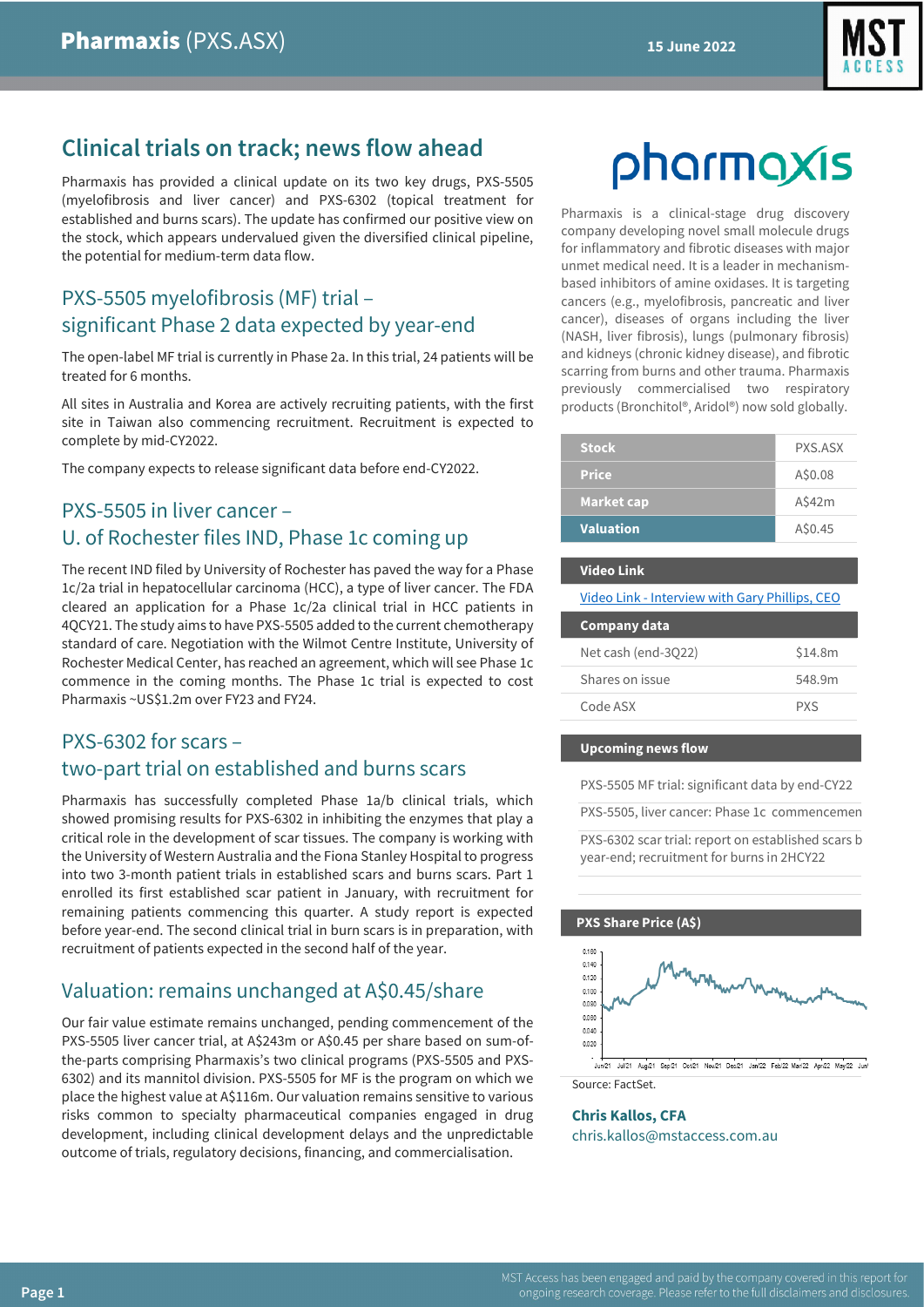

# **Financials**

| <b>Pharmaxis</b>                             |  |
|----------------------------------------------|--|
| Year end 30 June. AUD unless otherwise noted |  |

| real end ou June, AUD unless otherwise hoted |     |               |              |              |              |       |
|----------------------------------------------|-----|---------------|--------------|--------------|--------------|-------|
| <b>MARKET DATA</b>                           |     |               |              |              |              |       |
| Price                                        | \$  | 0.08          |              |              |              |       |
| 52 week high / low                           | \$  | $0.07 - 0.14$ |              |              |              |       |
| Valuation                                    | \$  | 0.45          |              |              |              |       |
| Market capitalisation                        | \$m | 41.2          |              |              |              |       |
| Shares on issue (basic)                      | m   | 548.9         |              |              |              |       |
| Options / rights                             | m   | 25.0          |              |              |              |       |
| Other equity                                 | m   | 0.0           |              |              |              |       |
| Shares on issue (diluted)                    | m   | 574.0         |              |              |              |       |
| <b>INVESTMENT FUNDAMENTALS</b>               |     | <b>FY19A</b>  | <b>FY20A</b> | <b>FY21A</b> | <b>FY22E</b> | FY23E |

| Reported NPAT                           | \$m           | (20.1)       | (13.9)       | (3.0)        | (14.4)       | (3.2)    | Revenue                         | \$m   | 5.7          | 7.0          | 6.7          | 12.3      | 15.8         |
|-----------------------------------------|---------------|--------------|--------------|--------------|--------------|----------|---------------------------------|-------|--------------|--------------|--------------|-----------|--------------|
| <b>Underlying NPAT</b>                  | \$m           | (20.1)       | (13.9)       | (3.0)        | (14.4)       | (3.2)    | Other income                    | \$m   | 6.5          | 5.6          | 16.9         | 2.3       | 3.9          |
|                                         |               |              |              |              |              |          | <b>Total Revenue</b>            | \$m   | 12.2         | 12.7         | 23.6         | 14.6      | 19.7         |
| Reported EPS (diluted)                  | ¢             | (5.3)        | (3.5)        | (0.7)        | (3.2)        | (0.7)    | Operating expenses              | \$m   | (30.3)       | (25.9)       | (23.1)       | (27.4)    | (21.4)       |
| <b>Underlying EPS (diluted)</b>         | ¢             | (5.3)        | (3.5)        | (0.7)        | (3.2)        | (0.7)    | <b>EBITDA</b>                   | \$m   | (18.1)       | (13.2)       | 0.5          | (12.8)    | (1.7)        |
| Growth                                  | $\%$          |              | $-32.8%$     | $-79.4%$     | 335.1%       | $-78.0%$ | Depreciation & Amortisation     | \$m   | (2.6)        | (3.2)        | (3.2)        | (1.4)     | (1.3)        |
| <b>Underlying PER</b>                   | x             | nm           | nm           | nm           | nm           | nm       | <b>EBIT</b>                     | \$m   | (20.7)       | (16.5)       | (2.7)        | (14.2)    | (2.9)        |
|                                         |               |              |              |              |              |          | Net interest                    | \$m   | 0.9          | 0.4          | 0.1          | 0.0       | 0.0          |
| Operating cash flow per share           | ¢             | (5.2)        | (3.4)        | 0.8          | (3.4)        | (0.8)    | <b>Pretax Profit</b>            | \$m   | (20.1)       | (13.9)       | (3.0)        | (14.4)    | (3.2)        |
| Free cash flow per share                | ¢             | (5.4)        | (3.5)        | 0.6          | (3.5)        | (3.5)    | Tax expense                     | \$m\$ | 0.0          | 0.0          | 0.0          | 0.0       | 0.0          |
| Price to free cash flow per share       | x             | nm           | nm           | 12.6         | nm           | nm       | <b>Reported NPAT</b>            | \$m   | (20.1)       | (13.9)       | (3.0)        | (14.4)    | (3.2)        |
| <b>FCF Yield</b>                        | $\%$          | nm           | nm           | 7.9%         | nm           | nm       |                                 |       |              |              |              |           |              |
|                                         |               |              |              |              |              |          | Weighted average diluted shares | m     | 381.4        | 394.7        | 407.3        | 454.4     | 454.4        |
| Dividend                                | ¢             | 0.0          | 0.0          | 0.0          | 0.0          | 0.0      |                                 |       |              |              |              |           |              |
| Payout                                  | $\%$          | 0.0%         | 0.0%         | 0.0%         | 0.0%         | 0.0%     | <b>GROWTH PROFILE</b>           |       | <b>FY19A</b> | <b>FY20A</b> | <b>FY21A</b> | FY22E     | <b>FY23E</b> |
| Yield                                   | %             | 0.0%         | 0.0%         | 0.0%         | 0.0%         | 0.0%     | Revenue                         | $\%$  | (75.8)       | 4.1          | 86.5         | (38.0)    | 34.7         |
| Franking                                | $\%$          | 0.0%         | 0.0%         | 0.0%         | 0.0%         | 0.0%     | <b>EBITDA</b>                   | $\%$  | (290.7)      | (26.9)       | (103.8)      | (2,646.6) | (86.8)       |
|                                         |               |              |              |              |              |          | EBIT                            | $\%$  | (424.7)      | (20.6)       | (83.9)       | 434.5     | (79.3)       |
| <b>Enterprise value</b>                 | \$m           | 17.2         | 34.6         | 28.8         | 32.9         | 32.0     | Reported NPAT                   | $\%$  | (412.0)      | (30.5)       | (78.7)       | 385.4     | (78.0)       |
| <b>EV/EBITDA</b>                        | x             | (1.0)        | (2.6)        | 57.4         | (2.6)        | (19.0)   | <b>DPS</b>                      | $\%$  | nm           | nm           | nm           | nm        | nm           |
| <b>EV/EBIT</b>                          | x             | (0.8)        | (2.1)        | (10.9)       | (2.3)        | (10.9)   |                                 |       |              |              |              |           |              |
| Price to book (NAV)                     | x             | 2.0          | 20.7         | 12.0         | 79.5         | 15.1     | <b>BALANCE SHEET</b>            |       | <b>FY19A</b> | <b>FY20A</b> | <b>FY21A</b> | FY22E     | <b>FY23E</b> |
| Price to NTA                            | X             | 2.1          | 60.5         | 19.7         | (39.2)       | 43.2     | Cash                            | \$m   | 31.1         | 14.8         | 18.7         | 14.6      | 15.5         |
|                                         |               |              |              |              |              |          | Receivables                     | \$m   | 7.3          | 7.1          | 3.0          | 5.5       | 7.0          |
| <b>KEY RATIOS</b>                       |               | <b>FY19A</b> | <b>FY20A</b> | <b>FY21A</b> | <b>FY22E</b> | FY23E    | Other                           | \$m   | 2.9          | 3.6          | 5.0          | 9.2       | 11.8         |
| <b>EBITDA</b> margin                    | %             | nm           | nm           | 7.5          | nm           | nm       | <b>Current assets</b>           | \$m   | 55.7         | 33.6         | 34.7         | 36.7      | 42.7         |
| EBIT margin                             | %             | nm           | nm           | nm           | nm           | nm       | PPE                             | \$m   | 10.3         | 8.9          | 6.2          | 5.3       | 4.6          |
| NPAT margin                             | $\%$          | nm           | nm           | nm           | nm           | nm       | Intangible assets               | \$m   | 0.8          | 0.9          | 1.1          | 1.3       | 1.5          |
| ROE                                     | $\%$          | nm           | nm           | nm           | nm           | nm       | Other                           | \$m   | 1.1          | 1.1          | 0.9          | 0.9       | 0.9          |
| <b>ROA</b>                              | %             | nm           | nm           | nm           | nm           | nm       | Non current assets              | \$m   | 12.1         | 10.9         | 8.3          | 7.6       | 7.0          |
|                                         |               |              |              |              |              |          | <b>Total assets</b>             | \$m   | 52.7         | 35.4         | 33.6         | 34.3      | 38.1         |
| Net tangible assets per share           | \$            | 0.0          | 0.0          | 0.0          | (0.0)        | 0.0      |                                 |       |              |              |              |           |              |
| Book value per share                    | \$            | 0.0          | 0.0          | 0.01         | 0.0          | 0.0      | Trade and other payables        | \$m   | 4.8          | 3.5          | 3.8          | 6.9       | 8.9          |
| Net debt/(cash)                         | $\mathsf{Sm}$ | (24.0)       | (6.6)        | (12.4)       | (8.3)        | (9.2)    | Borrowing                       | \$m   | 1.2          | 1.8          | 2.0          | 2.0       | 2.0          |
| Interest cover/ (EBIT/net interest)     | X             | nm           | nm           | nm           | nm           | nm       | Other                           | \$m   | 2.1          | 1.5          | 2.1          | 2.1       | 2.1          |
| Gearing (net debt/EBIT DA)              | $\mathsf{x}$  | nm           | nm           | nm           | nm           | nm       | <b>Current liabilities</b>      | \$m   | 8.1          | 6.8          | 7.9          | 11.1      | 13.0         |
| Leverage (net debt/(net debt + equity)) | x             | nm           | nm           | nm           | nm           | nm       | Borrowing and leases            | \$m   | 6.0          | 6.3          | 4.3          | 4.3       | 4.3          |
|                                         |               |              |              |              |              |          | Other liability                 | \$m   | 15.7         | 14.0         | 10.7         | 7.5       | 5.5          |
| <b>DUPONT ANALYSIS</b>                  |               | <b>FY19A</b> | <b>FY20A</b> | <b>FY21A</b> | <b>FY22E</b> | FY23E    | Non current liabilities         | \$m   | 29.7         | 27.2         | 22.9         | 22.9      | 22.9         |
| Net Profit Margin                       | %             | nm           | nm           | nm           | nm           | nm       | <b>Total liabilities</b>        | \$m   | 37.9         | 34.0         | 30.7         | 33.9      | 35.9         |
| Asset Turnover                          | x             | 0.1          | 0.2          | 0.2          | 0.4          | 0.4      | <b>Net assets</b>               | \$m   | 14.8         | 1.4          | 2.8          | 0.4       | 2.3          |
| Return on Assets                        | %             | nm           | nm           | nm           | nm           | nm       |                                 |       |              |              |              |           |              |

| <b>KEY PERFORMANCE INDICATORS</b> |                      | <b>FY19A</b> | <b>FY20A</b> | <b>FY21A</b>       | <b>FY22E</b> | FY23E  | <b>CASH FLOW</b>            |     | <b>FY19A</b> | <b>FY20A</b> | <b>FY21A</b> | FY22E  | FY23E |
|-----------------------------------|----------------------|--------------|--------------|--------------------|--------------|--------|-----------------------------|-----|--------------|--------------|--------------|--------|-------|
| <b>Bronchitol</b>                 | \$m\$                | 2.6          | 5.3          | 5.2                | 10.3         | 13.8   | Net loss for period         | \$m | (20.1)       | (13.9)       | (3.0)        | (14.4) | (3.2) |
| Aridol                            | \$m                  | 3.1          | 1.8          | 1.4                | 2.0          | 2.0    | Depreciation & Amortisation | \$m | 2.9          | 3.2          | 3.2          | 1.4    | 1.3   |
| Clinical development pipeline     | Indication           |              |              | <b>Status</b>      |              |        | Changes in working capital  | \$m | (5.1)        | (1.6)        | 4.0          | (2.4)  | (1.5) |
| <b>PXS-5505</b>                   | <b>Mvelofibrosis</b> |              |              | Phase 2a           |              |        | Other                       | \$m | 2.5          | (1.0)        | (1.1)        | 0.0    | 0.0   |
| PXS-6302                          | Anti-scarring        |              |              | Phase 1c completed |              |        | Operating cash flow         | \$m | (19.8)       | (13.3)       | 3.1          | (15.4) | (3.4) |
| <b>PXS-5505</b>                   | <b>Liver Cancer</b>  |              |              | Phase 1c ready     |              |        | Payments for PPE            | \$m | (0.6)        | (0.3)        | (0.3)        | (0.4)  | (0.4) |
| <b>HALF YEARLY DATA</b>           |                      | 2H20         | <b>1H21</b>  | 2H21               | 1H22*        | 2H22   | Other                       | \$m | (0.4)        | (0.3)        | (0.3)        | (0.4)  | (0.4) |
| Total Revenue                     | \$m                  | 8.6          | 13.7         | 9.9                | 8.5          | 6.5    | Investing cash flow         | \$m | (1.0)        | (0.6)        | (0.6)        | (0.7)  | (0.7) |
| Operating expenses                | \$m                  | (13.5)       | (11.8)       | (11.3)             | (14.3)       | (13.1) | Equity                      | \$m | 22.7         | 0.0          | 4.1          | 12.0   | 5.0   |
| <b>EBITDA</b>                     | \$m                  | (4.8)        | 1.9          | (1.4)              | (5.8)        | (6.6)  | Lease liability payments    | \$m | (1.6)        | (2.2)        | (2.3)        | 0.0    | 0.0   |
| EBIT                              | \$m                  | (4.8)        | 0.3          | (1.4)              | (7.4)        | (6.3)  | Other                       | \$m | (0.3)        | (0.3)        | (0.2)        | 0.0    | 0.0   |
| PBT                               | \$m                  | (3.6)        | 0.0          | (3.0)              | (7.5)        | (6.4)  | Financing cash flow         | \$m | 20.8         | (2.5)        | 1.5          | 12.0   | 5.0   |
| <b>Reported NPAT</b>              | \$m                  | (3.6)        | 0.0          | (3.0)              | (7.5)        | (6.4)  | Cash year end               | \$m | 31.1         | 14.8         | 18.7         | 14.6   | 15.5  |
|                                   |                      |              |              |                    |              |        |                             |     |              |              |              |        |       |

Source: Company, MST Access



| <b>INVESTMENT FUNDAMENTALS</b>          |                      | <b>FY19A</b> | <b>FY20A</b> | <b>FY21A</b>       | FY22E          | FY23E    | <b>PROFIT AND LOSS</b>                  |            | <b>FY19A</b>       | <b>FY20A</b>     | <b>FY21A</b> | FY22E              | FY23E        |
|-----------------------------------------|----------------------|--------------|--------------|--------------------|----------------|----------|-----------------------------------------|------------|--------------------|------------------|--------------|--------------------|--------------|
| Reported NPAT                           | \$m                  | (20.1)       | (13.9)       | (3.0)              | (14.4)         | (3.2)    | Revenue                                 | \$m        | 5.7                | 7.0              | 6.7          | 12.3               | 15.8         |
| <b>Underlying NPAT</b>                  | \$m                  | (20.1)       | (13.9)       | (3.0)              | (14.4)         | (3.2)    | Other income                            | \$m        | 6.5                | 5.6              | 16.9         | 2.3                | 3.9          |
|                                         |                      |              |              |                    |                |          | <b>Total Revenue</b>                    | \$m        | 12.2               | 12.7             | 23.6         | 14.6               | 19.7         |
| Reported EPS (diluted)                  | ¢                    | (5.3)        | (3.5)        | (0.7)              | (3.2)          | (0.7)    | Operating expenses                      | \$m        | (30.3)             | (25.9)           | (23.1)       | (27.4)             | (21.4)       |
| Underlying EPS (diluted)                | ¢                    | (5.3)        | (3.5)        | (0.7)              | (3.2)          | (0.7)    | <b>EBITDA</b>                           | \$m        | (18.1)             | (13.2)           | 0.5          | (12.8)             | (1.7)        |
| Growth                                  | %                    |              | $-32.8%$     | $-79.4%$           | 335.1%         | $-78.0%$ | Depreciation & Amortisation             | \$m        | (2.6)              | (3.2)            | (3.2)        | (1.4)              | (1.3)        |
| Underlying PER                          | x                    | nm           | nm           | nm                 | nm             | nm       | <b>EBIT</b>                             | \$m        | (20.7)             | (16.5)           | (2.7)        | (14.2)             | (2.9)        |
|                                         |                      |              |              |                    |                |          | Net interest                            | \$m        | 0.9                | 0.4              | 0.1          | 0.0                | 0.0          |
| Operating cash flow per share           | ¢                    | (5.2)        | (3.4)        | 0.8                | (3.4)          | (0.8)    | <b>Pretax Profit</b>                    | \$m        | (20.1)             | (13.9)           | (3.0)        | (14.4)             | (3.2)        |
| Free cash flow per share                |                      | (5.4)        | (3.5)        | 0.6                | (3.5)          | (3.5)    | Tax expense                             | \$m        | 0.0                | 0.0              | 0.0          | 0.0                | 0.0          |
| Price to free cash flow per share       | x                    | nm           | nm           | 12.6               | nm             | nm       | <b>Reported NPAT</b>                    | \$m        | (20.1)             | (13.9)           | (3.0)        | (14.4)             | (3.2)        |
| FCF Yield                               | %                    | nm           | nm           | 7.9%               | nm             | nm       | Weighted average diluted shares         |            |                    |                  | 407.3        |                    |              |
|                                         |                      | 0.0          | 0.0          | 0.0                | 0.0            | 0.0      |                                         | m          | 381.4              | 394.7            |              | 454.4              | 454.4        |
| Dividend                                | ¢<br>%               | 0.0%         | 0.0%         | 0.0%               | 0.0%           | 0.0%     | <b>GROWTH PROFILE</b>                   |            | <b>FY19A</b>       | <b>FY20A</b>     | <b>FY21A</b> | FY22E              | FY23E        |
| Payout<br>Yield                         | %                    | 0.0%         | 0.0%         | 0.0%               | 0.0%           | 0.0%     | Revenue                                 | %          | (75.8)             | 4.1              | 86.5         | (38.0)             | 34.7         |
| Franking                                | %                    | 0.0%         | 0.0%         | 0.0%               | 0.0%           | 0.0%     | <b>EBITDA</b>                           | $\%$       |                    |                  | (103.8)      |                    | (86.8)       |
|                                         |                      |              |              |                    |                |          | EBIT                                    | $\%$       | (290.7)<br>(424.7) | (26.9)<br>(20.6) | (83.9)       | (2,646.6)<br>434.5 | (79.3)       |
| Enterprise value                        | \$m                  | 17.2         | 34.6         | 28.8               | 32.9           | 32.0     | <b>Reported NPAT</b>                    | $\%$       | (412.0)            | (30.5)           | (78.7)       | 385.4              | (78.0)       |
| EV/EBITDA                               | χ                    | (1.0)        | (2.6)        | 57.4               | (2.6)          | (19.0)   | DPS                                     | %          | nm                 | nm               | nm           | nm                 | nm           |
| EV/EBIT                                 | X                    | (0.8)        | (2.1)        | (10.9)             | (2.3)          | (10.9)   |                                         |            |                    |                  |              |                    |              |
| Price to book (NAV)                     | X                    | 2.0          | 20.7         | 12.0               | 79.5           | 15.1     | <b>BALANCE SHEET</b>                    |            | <b>FY19A</b>       | <b>FY20A</b>     | <b>FY21A</b> | FY22E              | FY23E        |
| Price to NTA                            | χ                    | 2.1          | 60.5         | 19.7               | (39.2)         | 43.2     | Cash                                    | \$m        | 31.1               | 14.8             | 18.7         | 14.6               | 15.5         |
|                                         |                      |              |              |                    |                |          | Receivables                             | \$m        | 7.3                | 7.1              | 3.0          | 5.5                | 7.0          |
| <b>KEY RATIOS</b>                       |                      | <b>FY19A</b> | <b>FY20A</b> | <b>FY21A</b>       | FY22E          | FY23E    | Other                                   | \$m        | 2.9                | 3.6              | 5.0          | 9.2                | 11.8         |
| EBIT DA margin                          | $\%$                 | nm           | nm           | 7.5                | nm             | nm       | <b>Current assets</b>                   | \$m        | 55.7               | 33.6             | 34.7         | 36.7               | 42.7         |
| EBIT margin                             | $\%$                 | nm           | nm           | nm                 | nm             | nm       | PPE                                     | \$m        | 10.3               | 8.9              | 6.2          | 5.3                | 4.6          |
| NPAT margin                             | %                    | nm           | nm           | nm                 | nm             | nm       | Intangible assets                       | \$m        | 0.8                | 0.9              | 1.1          | 1.3                | 1.5          |
| ROE                                     | $\%$                 | nm           | nm           | nm                 | nm             | nm       | Other                                   | \$m        | 1.1                | 1.1              | 0.9          | 0.9                | 0.9          |
| ROA                                     | %                    | nm           | nm           | nm                 | nm             | nm       | Non current assets                      | \$m        | 12.1               | 10.9             | 8.3          | 7.6                | 7.0          |
|                                         |                      |              |              |                    |                |          | <b>Total assets</b>                     | \$m        | 52.7               | 35.4             | 33.6         | 34.3               | 38.1         |
| Net tangible assets per share           | \$                   | 0.0          | 0.0          | 0.0                | (0.0)          | 0.0      |                                         |            |                    |                  |              |                    |              |
| Book value per share                    | S                    | 0.0          | 0.0          | 0.01               | 0.0            | 0.0      | Trade and other payables                | \$m        | 4.8                | 3.5              | 3.8          | 6.9                | 8.9          |
| Net debt/(cash)                         | \$m                  | (24.0)       | (6.6)        | (12.4)             | (8.3)          | (9.2)    | Borrowing                               | \$m        | 1.2                | 1.8              | 2.0          | 2.0                | 2.0          |
| Interest cover/ (EBIT/net interest)     | X                    | nm           | nm           | nm                 | nm             | nm       | Other                                   | \$m        | 2.1                | 1.5              | 2.1          | 2.1                | 2.1          |
| Gearing (net debt/EBITDA)               | X                    | nm           | nm           | nm                 | nm             | nm       | <b>Current liabilities</b>              | \$m        | 8.1                | 6.8              | 7.9          | 11.1               | 13.0         |
| Leverage (net debt/(net debt + equity)) | X                    | nm           | nm           | nm                 | nm             | nm       | Borrowing and leases                    | \$m        | 6.0                | 6.3              | 4.3          | 4.3                | 4.3          |
|                                         |                      |              |              |                    |                |          | Other liability                         | \$m        | 15.7               | 14.0             | 10.7         | 7.5                | 5.5          |
| <b>DUPONT ANALYSIS</b>                  |                      | <b>FY19A</b> | <b>FY20A</b> | <b>FY21A</b>       | FY22E          | FY23E    | Non current liabilities                 | \$m        | 29.7               | 27.2             | 22.9         | 22.9               | 22.9         |
| Net Profit Margin                       | $\%$                 | nm           | nm           | nm                 | nm             | nm       | <b>Total liabilities</b>                | \$m        | 37.9               | 34.0             | 30.7         | 33.9               | 35.9         |
| Asset Turnover                          | χ                    | 0.1          | 0.2          | 0.2                | 0.4            | 0.4      | Net assets                              | \$m        | 14.8               | 1.4              | 2.8          | 0.4                | 2.3          |
| Return on Assets                        | $\%$                 | nm           | nm           | nm                 | nm             | nm       |                                         |            |                    |                  |              |                    |              |
| Financial Leverage                      | χ                    | 484.1        | 5,698.1      | 2,222.1            | 14,751.2       | 2,809.6  | Share capital                           | \$m        | 367.3              | 367.3            | 371.4        | 383.4              | 388.4        |
| Return on Equity                        | %                    | nm           | nm           | nm                 | nm             | nm       | Retained earnings                       | \$m        | (374.2)            | (388.2)          | (391.2)      | (405.6)            | (408.8)      |
|                                         |                      |              |              |                    |                |          | Other                                   | \$m        | 21.8               | 22.3             | 22.6         | 22.6               | 22.6         |
|                                         |                      |              |              |                    |                |          | <b>Total equity</b>                     | \$m        | 14.8               | 1.4              | 2.8          | 0.4                | 2.3          |
| <b>KEY PERFORMANCE INDICATORS</b>       |                      | <b>FY19A</b> | <b>FY20A</b> | <b>FY21A</b>       | FY22E          | FY23E    | <b>CASH FLOW</b>                        |            | <b>FY19A</b>       | <b>FY20A</b>     | <b>FY21A</b> | FY22E              | FY23E        |
|                                         |                      |              |              |                    |                |          |                                         |            |                    |                  |              |                    |              |
| Bronchitol                              | \$m<br>\$m           | 2.6          | 5.3          | 5.2                | 10.3           | 13.8     | Net loss for period                     | \$m        | (20.1)<br>2.9      | (13.9)<br>3.2    | (3.0)<br>3.2 | (14.4)             | (3.2)        |
| Aridol                                  |                      | 3.1          | 1.8          | 1.4                | 2.0            | 2.0      | Depreciation & Amortisation             | \$m<br>\$m |                    |                  | 4.0          | 1.4                | 1.3          |
| Clinical development pipeline           | <b>Indication</b>    |              |              | <b>Status</b>      |                |          | Changes in working capital<br>Other     |            | (5.1)<br>2.5       | (1.6)<br>(1.0)   |              | (2.4)              | (1.5)<br>0.0 |
| <b>PXS-5505</b>                         | <b>Myelofibrosis</b> |              |              | Phase 2a           |                |          |                                         | \$m<br>\$m |                    |                  | (1.1)        | 0.0                |              |
| PXS-6302                                | Anti-scarring        |              |              | Phase 1c completed |                |          | Operating cash flow<br>Payments for PPE |            | (19.8)             | (13.3)           | 3.1          | (15.4)             | (3.4)        |
| <b>PXS-5505</b>                         | <b>Liver Cancer</b>  |              |              | Phase 1c ready     | 1H22*          | 2H22     |                                         | \$m        | (0.6)              | (0.3)            | (0.3)        | (0.4)              | (0.4)        |
| HALF YEARLY DATA                        |                      | 2H20         | 1H21         | 2H21               |                |          | Other                                   | \$m        | (0.4)              | (0.3)            | (0.3)        | (0.4)              | (0.4)        |
| Total Revenue                           | \$m                  | 8.6          | 13.7         | 9.9                | 8.5            | 6.5      | Investing cash flow                     | \$m        | (1.0)              | (0.6)            | (0.6)        | (0.7)              | (0.7)        |
| Operating expenses                      | \$m                  | (13.5)       | (11.8)       | (11.3)             | (14.3)         | (13.1)   | Equity                                  | \$m        | 22.7               | 0.0              | 4.1          | 12.0               | 5.0          |
| EBITDA                                  | \$m                  | (4.8)        | 1.9          | (1.4)              | (5.8)          | (6.6)    | Lease liability payments<br>Other       | \$m        | (1.6)              | (2.2)            | (2.3)        | 0.0                | 0.0          |
| EBIT                                    | \$m                  | (4.8)        | 0.3          | (1.4)              | (7.4)          | (6.3)    |                                         | \$m        | (0.3)              | (0.3)            | (0.2)        | 0.0                | 0.0          |
| PBT<br><b>Reported NPAT</b>             | \$m<br>\$m           | (3.6)        | 0.0<br>0.0   | (3.0)<br>(3.0)     | (7.5)<br>(7.5) | (6.4)    | Financing cash flow<br>Cash year end    | \$m<br>\$m | 20.8<br>31.1       | (2.5)<br>14.8    | 1.5<br>18.7  | 12.0<br>14.6       | 5.0          |
|                                         |                      | (3.6)        |              |                    |                | (6.4)    |                                         |            |                    |                  |              |                    | 15.5         |
|                                         |                      |              |              |                    |                |          | Free cash flow                          | \$m        | (20.8)             | (13.9)           | 2.4          | (16.1)             | (16.1)       |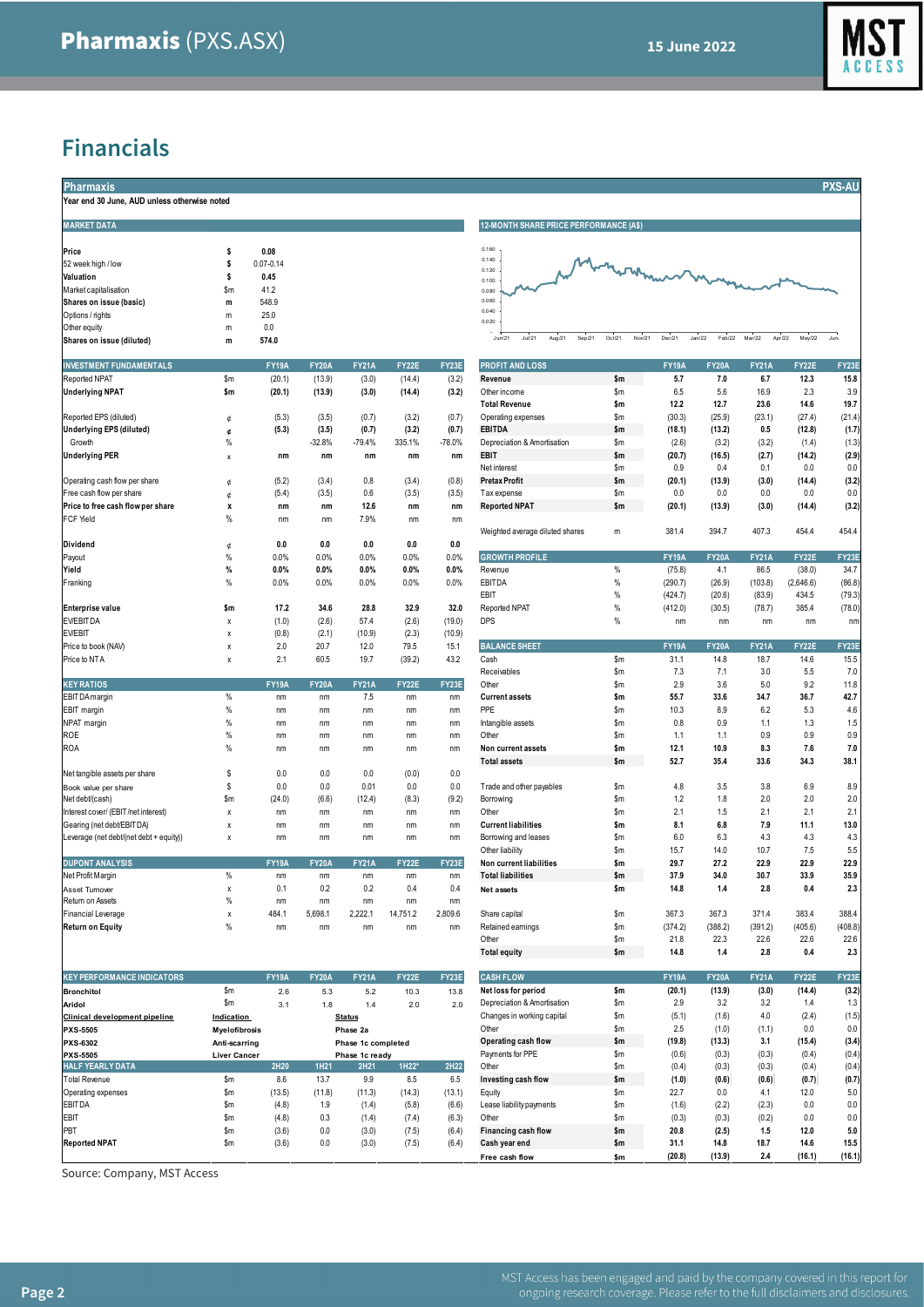

# **Clinical Pipeline and Active Trials**

#### Exhibit 1: Development pipeline

| Category                  |                 | Indication                                 | Preclinical | Phase 1            | Phase 2            | Phase 3 | Marketed  |
|---------------------------|-----------------|--------------------------------------------|-------------|--------------------|--------------------|---------|-----------|
| Oral pan-LOX Inhibitor    | PXS-5505        | Myelofibrosis                              |             |                    | Phase 2a commenced |         |           |
| Oral pan-LOX Inhibitor    | PXS-5505        | 44588                                      |             | Phase 1c/2a ready  |                    |         |           |
|                           | PXS-5505        | Other indications including some cancers   |             |                    |                    |         |           |
| Topical pan-LOX Inhibitor | PXS-6302        | Established scars                          |             | Phase 1c commenced |                    |         |           |
|                           | PXS-6302        | Post burns scarring                        |             | Phase 1 completed  |                    |         |           |
| LOXL2 Inhibitors          | PXS-5382        | Chronic kidney disease                     |             |                    | Phase 2 ready      |         |           |
|                           | PXS-5382        | Idiopathic pulmonary fibrosis              |             |                    | Phase 2 ready      |         |           |
|                           | <b>PXS-5382</b> | Non-alcoholic steatohepatisi (NASH)        |             |                    | Phase 2 ready      |         |           |
| SSAO Inhibitor            | <b>PXS-4728</b> | Neuro inflammatory/Neurodegenrative        |             |                    | Phase 2 ready      |         |           |
| Dual SSAO/MPO inhibitor   | PXS-5370        | Anti-inflammatory for multiple indications |             | Phase 1 ready      |                    |         |           |
|                           |                 |                                            |             |                    |                    |         |           |
| Bronchitol                |                 | Cystic fibrosis                            |             |                    |                    |         | On market |
| Aridol                    |                 | Asthma diagnosis                           |             |                    |                    |         | On market |
| $-1$                      |                 |                                            |             |                    |                    |         |           |

Source: Pharmaxis.

#### Exhibit 2: Active pipeline

|     | <b>Indication</b>                 | Addressable<br>market (US\$) | Trial design                                                                                                                                             | # patients                         | <b>Status</b>          | <b>Data</b>   |
|-----|-----------------------------------|------------------------------|----------------------------------------------------------------------------------------------------------------------------------------------------------|------------------------------------|------------------------|---------------|
| 505 | Myelofibrosis (MF)                | \$1 billion                  | Phase 2 open label 6 month study in JAK intolerant /ineligible<br>myelofibrosis patients                                                                 | 24                                 | Recruiting             | Year end 2022 |
|     | Hepatocellular Carcinoma (HCC)    | \$7 billion                  | Phase 1c open label dose escalation study in newly diagnosed patients<br>with unresectable HCC on top of standard of care (PD L1 inhibitor anti<br>VEGF) | 18                                 | First Patient mid 2022 | 2H 2023       |
| 302 | Modification of established scars | \$3.5 billion                | <b>SOLARIA 2 trial</b> - Phase 1c 3 month placebo controlled study in<br>patients with established scars (>1 year old)                                   | Part $1(n = 8)$ : Part $2(n = 42)$ | Recruiting             | Q4 2022       |
|     | Scar prevention post surgery      | \$3.5 billion                | Phase 1c 3 month placebo controlled study in patients with scarring<br>subsequent to a burns injury                                                      | 50                                 | First patient 30 CY22  | 1H 2023       |

Source: Pharmaxis.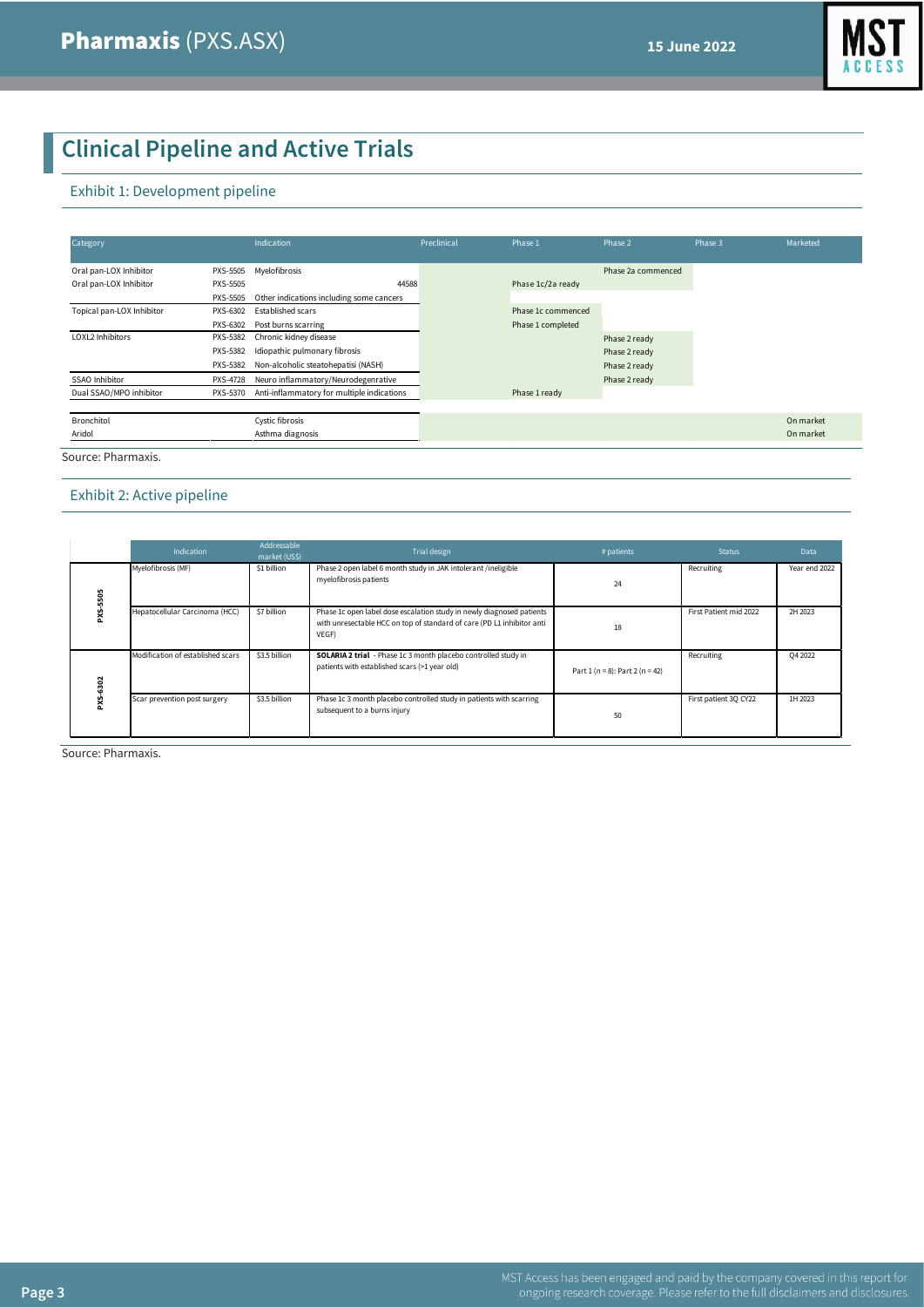

# **Pharmaxis Clinical Update – the Active Pipeline**

# PXS-5505: Myelofibrosis and Liver Cancer

### Fibrotic bone marrow cancer myelofibrosis (MF) – significant Phase 2 data expected by end-CY22

**Background:** Phase 1 data demonstrated >90% inhibition of LQX enzymes. The drug is safe and well tolerated. A Phase 1c/2a clinical trial was cleared by the FDA under the Investigational New Drug scheme and commenced dosing in the March quarter of 2021 at sites in Australia and South Korea.

The primary endpoint of the trial is to demonstrate that PXS-5505 can be used as a monotherapy on patients without access to treatment with approved JAK inhibitor drugs. The study also aims to explore the impact of inhibiting lysyl oxidase enzymes on important disease parameters such as bone marrow fibrosis, cytopenia and spleen volume.

**Current status:** The open-label trial is currently in Phase 2a, where 24 patients will be treated for 6 months.

All sites in Australia and Korea are actively recruiting patients, with the first site in Taiwan also commencing recruitment. Recruitment is expected to complete by mid-CY2022. The company expects to release significant data before the end of CY2022.

| Product<br>GB2064       | Company<br>Galecto Biotech AB | Product type<br>LOXL2 inhibitor | <b>Comments</b><br>Study of orally administered GB2064 a LOXL-2 inhibitor over 9 months. Subjects will receive<br>doses of GB2064, given twice per day.                                                                                                 | Target date<br>Dec-22 | <b>Clinical ID</b><br>NCT04679870 | Phase<br>$\overline{2}$ |
|-------------------------|-------------------------------|---------------------------------|---------------------------------------------------------------------------------------------------------------------------------------------------------------------------------------------------------------------------------------------------------|-----------------------|-----------------------------------|-------------------------|
| Imetelstat              | Geron Corp                    | Telomerase inhibitor            | A Study Comparing Imetelstat Versus Best Available Therapy for the Treatment of<br>Intermediate-2 or High-risk MF Who Have Not Responded to JAK-Inhibitor Treatment.                                                                                    | $Mav-24$              | NCT04576156                       | 3                       |
| Navitoclax/Ruxolitinib  | AbbVie                        | BCL-2 inhibitor /JAK inhibitor  | Study of Oral Navitoclax Tablet in Combination With Oral Ruxolitinib Tablet to Assess<br>Change in Spleen Volume in Adult Participants With Relapsed/Refractory MF                                                                                      | Feb-31                | NCT04468984                       | 3                       |
| Pacritinib              | CTI BioPharma                 | JAK2 inhibitor                  | Study of Pacritinib in Patients With Primary MF, Post Polycythemia Vera MF, or Post-<br>Essential Thrombocythemia MF                                                                                                                                    | Dec-25                | NCT03165734                       | 3                       |
| Fedratinib              | Celgene                       | JAK2 inhibitor                  | Safety Trial of Fedratinib in Subjects with Intermediate or High-Risk Primary MF, Post-<br>Polycythemia Vera MF, or Post-Essential Thrombocythemia MF and Previously Treated With<br>Ruxolitinib With Concomitant Luspatercept for Subjects With Anemia | Dec-23                | NCT03755518                       | 3                       |
| Momelotinib/Danazol     | Sierra Oncology               | JAK1 inhibitor/hormone          | A Study of Momelotinib Versus Danazol in Symptomatic and Anemic MF Patients<br>(MOMENTUM)                                                                                                                                                               | Apr-28                | NCT04173494                       | 3                       |
| Parsaclisib/Ruxolitinib | Incyte Corp                   | PI3Kδ Inhibitor/JAK inhibitor   | Evaluate the Efficacy and Safety of Parsaclisib and Ruxolitinib in Participants With MF<br>(LIMBER-313)                                                                                                                                                 | $May-26$              | NCT04551066                       | 3                       |
| <b>KRT-232</b>          | Kartos Therapeutics           | MDM2 antagonist                 | KRT-232 Versus Best Available Therapy for the Treatment of Subjects With MF Who Are<br>Relapsed or Refractory to JAK Inhibitor Treatment                                                                                                                | Dec-25                | NCT03662126                       | 3                       |
| CPI-0610                | Constellation Pharm.          | <b>BET</b> inhibitor            | Comparing CPI-0610 and ruxolitinib with placebo and ruxolitinib in MF patients that have<br>not been exposed previously to Janus kinase inhibitors.                                                                                                     | Apr-27                | NCT04603495                       | 3                       |

#### Exhibit 3: Competing development programs for primary myelofibrosis

Source: Clinicaltrials.gov

## Liver cancer (HCC) – inbound interest remains high, with University of Rochester filing IND

**Background:** The recent IND filed by University of Rochester has paved the way for a Phase 1c/2a trial in hepatocellular carcinoma (HCC), a type of liver cancer.

An application for a Phase 1c/2a clinical trial in HCC patients was cleared by the FDA in 4QCY21. The study aims to have PXS-5505 added to the current chemotherapy standard of care, combining it with PD-L1 inhibitor and an anti-VEGF drug as a first-line therapy in newly diagnosed HCC.

**Current status:** Negotiation with the Wilmot Centre Institute, University of Rochester Medical Center, has reached an agreement, which will see Phase 1c commence in the coming months. The Phase 1c trial is expected to cost Pharmaxis ~US\$1.2m over FY23 and FY24.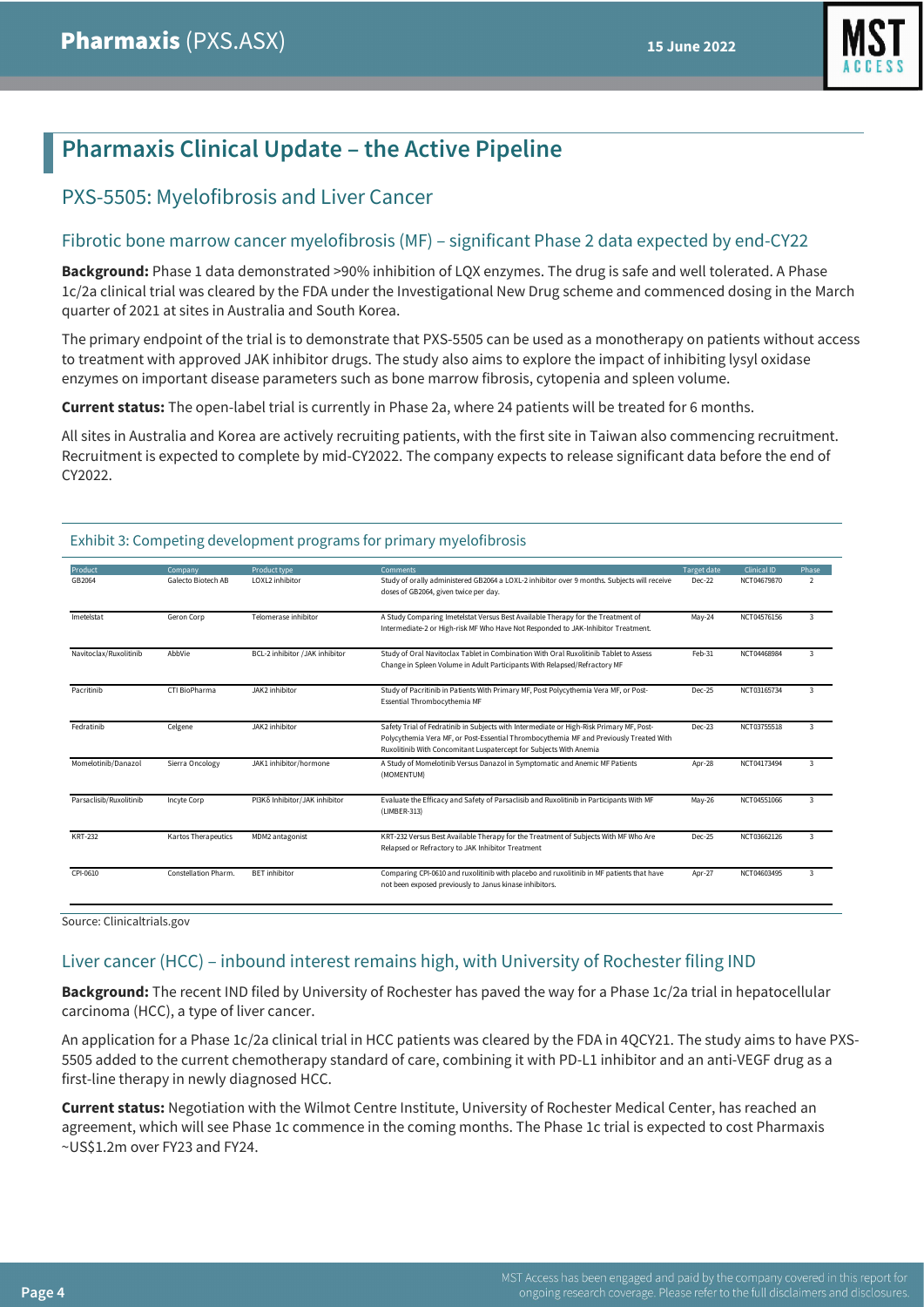

# PXS-6302: Established and Burns Injury Scars

**Background:** Pharmaxis has successfully completed Phase 1a/b clinical trials. In these trials, PXS-6302 showed promising results in inhibiting the enzymes that play a critical role in the development of scar tissues.

**Current status:** The company is currently working with the University of Western Australia and the Fiona Stanley Hospital to progress into two 3-month patient trials in established scars (part 1) and burn scars (part 2).

## Solaria 2 trial outline: part 1 – established scars (Professor Fiona Wood, principal investigator)

The first patient with established scars was enrolled for monitoring and review in January 2022. Recruitment for the remaining patients commenced this quarter. A report of the study is expected before the end of the year.

| <b>Target population</b>          | Patients with established scar (more than one year old), >10cm <sup>2</sup> area, 18-60 years old |
|-----------------------------------|---------------------------------------------------------------------------------------------------|
| Cohort 1                          | 8 patients receive 2% PXS-6302 cream                                                              |
|                                   | Applied once daily to 10cm <sup>2</sup> area of scar (self-administered)                          |
| <b>Cohort 2</b>                   | 42 patients, randomised into two groups (placebo or PXS 6302 cream)                               |
|                                   | Applied once daily to 10cm <sup>2</sup> area of scar (self-administered)                          |
|                                   | Samples collected at day 1 (commence treatment), 3 months only (final treatment)                  |
| <b>Primary outcome measures</b>   | Safety-adverse events                                                                             |
| <b>Secondary outcome measures</b> | Image assessment, POSAS, ultrasound, histology                                                    |

## Solaria 2 trial outline: part 2 – acute setting – improving healing after a burn injury

The second clinical trial in burn scars is in preparation, with recruitment of patients expected in the second half of the year.

| <b>Study design</b>               | Randomised controlled trial with placebo or treatment cream                                                        |
|-----------------------------------|--------------------------------------------------------------------------------------------------------------------|
|                                   | 3 months -once per day treatment                                                                                   |
| <b>Target population</b>          | Adults with non-severe burn injury, recruited at 2-3 weeks post-injury                                             |
| <b>Primary outcome measures</b>   | Adverse events                                                                                                     |
| <b>Secondary outcome measures</b> | 3D scar scans, POSAS, ultrasound, histology, requirement for secondary intervention<br>for scar (eg laser therapy) |